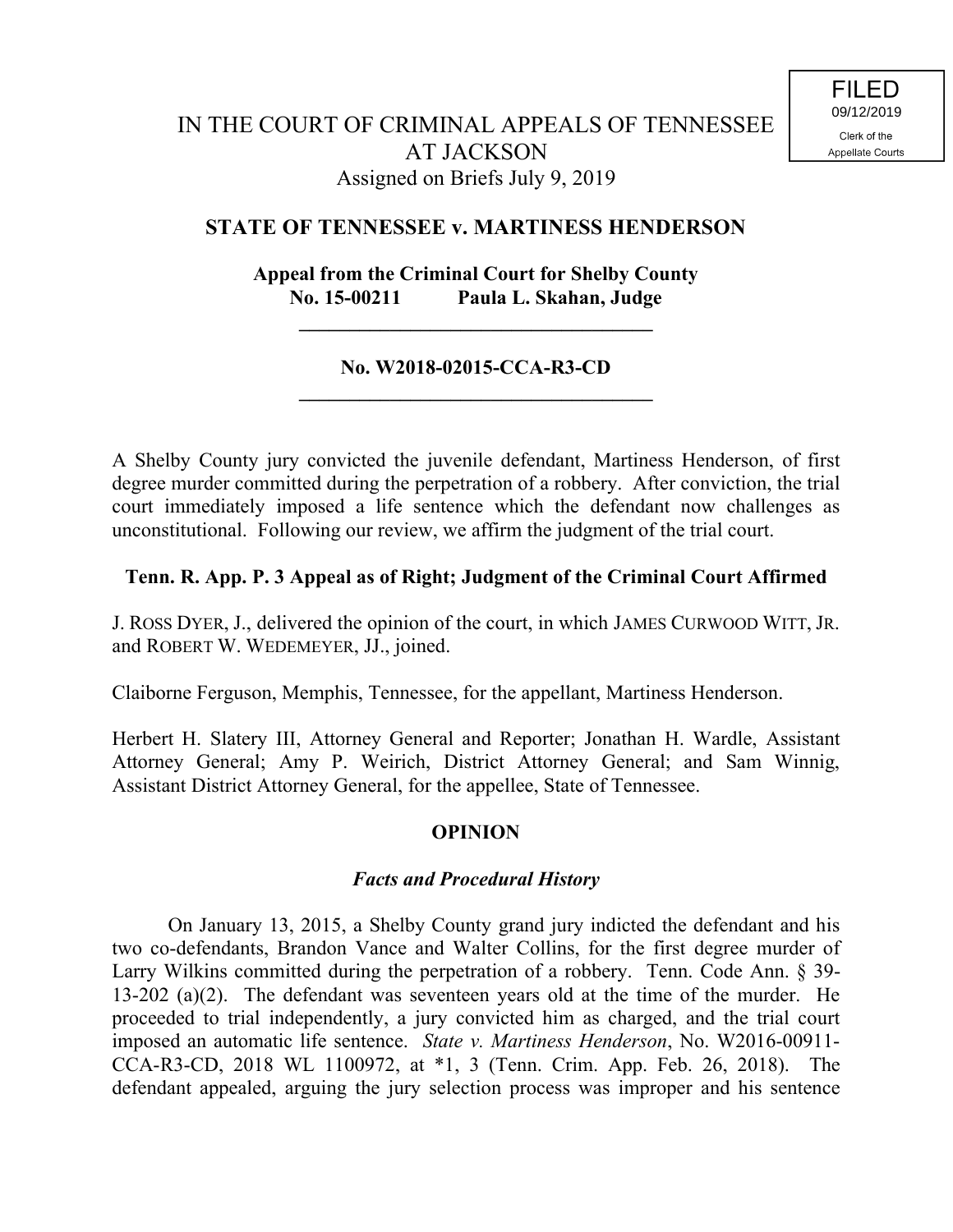violated the constitutions of both the United States and the State of Tennessee. *Id.* at \*3- 7.Upon our review, this Court concluded the trial court committed reversible error during jury selection and remanded the case for a new trial. *Id.* The State presented the following facts upon remand.

On the evening of March 9, 2014, the defendant and his co-defendants reviewed Craigslist for potential cars to steal and chose a black 2006 Ford Mustang with white racing stripes owned by the victim. The defendants contacted the victim and met him at the Sycamore Lake Apartments in Shelby County, Tennessee. Before meeting the victim in the parking lot of the apartment complex, the defendant got out of Mr. Vance's gold 1999 Monte Carlo and waited out of sight. Mr. Vance and Mr. Collins parked the Monte Carlo, met the victim, and test-drove the Mustang. When they returned from the testdrive, Mr. Vance and Mr. Collins continued to feign interest in buying the Mustang. As Mr. Vance, Mr. Collins, and the victim looked under the hood, the defendant approached and fired multiple shots at the victim. The defendant and his co-defendants then fled the scene in the Mustang.

The victim's fiancée, Dionne Lee, woke to the sound of "five, or six gunshots" on March 9, 2014. She went outside and found the victim "laying (sic) in the parking lot" but she did not see his Mustang. Instead, she saw "a car that I had never seen before, it was parked, kind of like, in two spaces, which was not normal and the windows were down." The police arrived and reviewed the victim's telephone, finding messages about the defendants' interest in viewing the Mustang. Ms. Lee confirmed the victim was trying to sell the Mustang on Facebook and Craigslist. She identified photographs of the Sycamore Lake Apartments, the gold 1999 Monte Carlo parked in the complex, and the victim's Mustang.

Lekevva Allen, Frederick Moss, and Corrie O'Bryant lived at the Sycamore Lake Apartments on the night of the victim's murder. Ms. Allen heard three or four gunshots, looked out her window, and saw "three or four figures" in the parking lot near the victim's Mustang. She "saw a young man fall and [] saw them run." Mr. Moss and Ms. O'Bryant were driving through the apartment complex around midnight and saw three black men looking under the hood of a Mustang. Mr. Moss heard "four or five, what I thought was (sic) firecracker shots" and later saw the police enter the apartment complex. Ms. O'Bryant heard "five gunshots, maybe" after parking her car.<sup>1</sup> She went inside her apartment and later saw the victim on the ground and noticed his Mustang was gone.

 $\overline{a}$ 

<sup>&</sup>lt;sup>1</sup> Because Ms. O'Bryant was unavailable for trial, portions of her testimony from a prior proceeding were read into the record.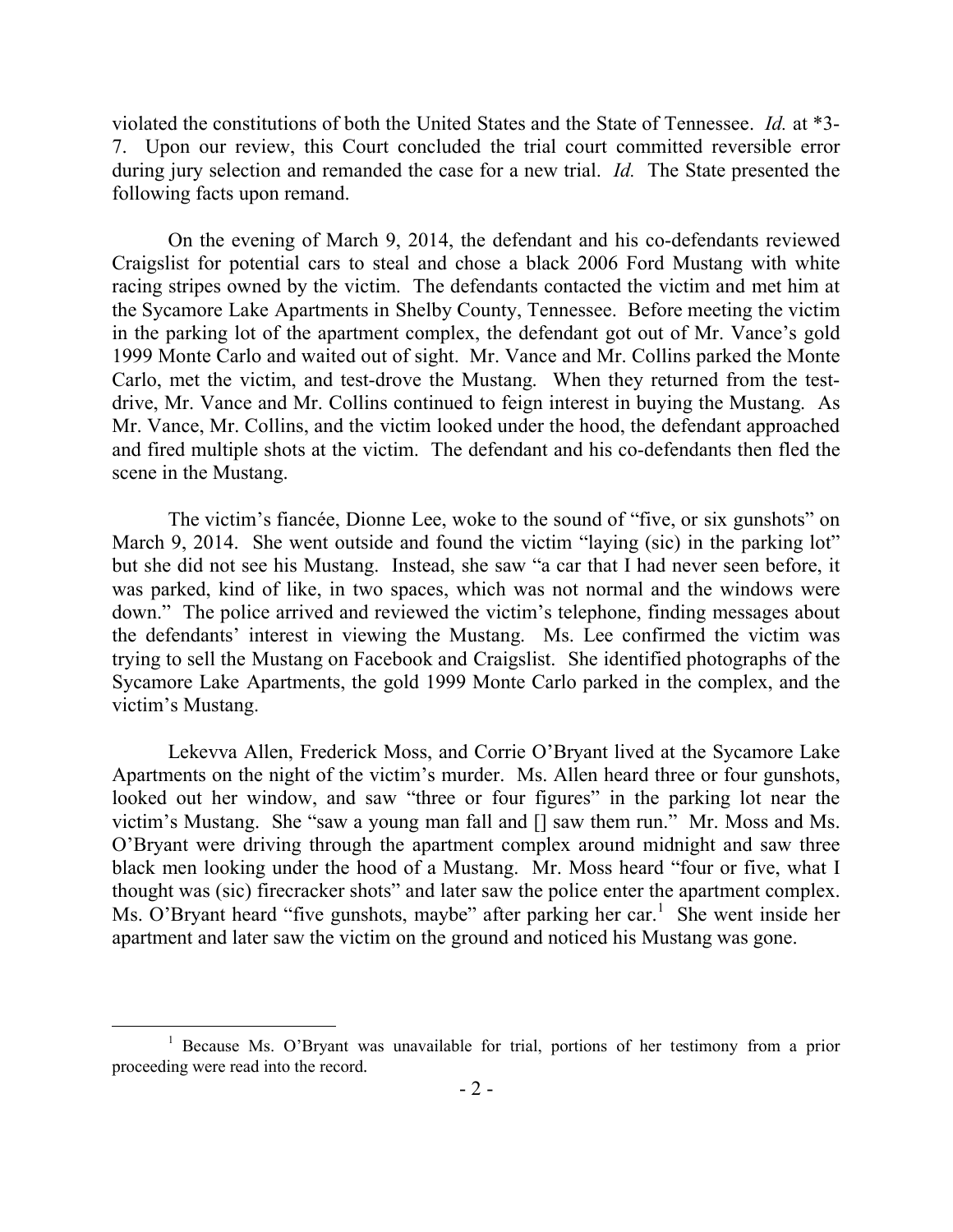Several officers with the Memphis Police Department participated in the investigation of the victim's murder. Officer Michael Huff responded to the scene after hearing "about five to six shots" while preparing for his shift at the Appling Farms Station precinct. He quickly learned shots had been fired at the Sycamore Lake Apartments and a man was "down." When Officer Huff arrived on the scene, he saw the unresponsive victim on the ground. Ms. Lee told Officer Huff the victim was trying to sell his Mustang on Craigslist, and it was no longer in the parking lot. Officer Huff broadcasted the vehicle's information and secured the scene. James T. Smith, a crime scene investigator, photographed the scene and collected evidence from it, including four spent shell casings and a flashlight. The State entered photographs depicting the scene along with the four spent shell casings and the flashlight into evidence.

Lieutenant Reginald Titus also responded to the Sycamore Lake Apartments and found the victim "DOA," or dead on arrival.<sup>2</sup> He set up surveillance on the 1999 Monte Carlo left in the parking lot, "waiting to see if someone would return to the vehicle," but no one did. When Lieutenant James Sewell arrived on the scene the morning of March 10, 2014, he learned officers had been watching the 1999 Monte Carlo because "it had been abandoned and people that lived in the apartment complex had never seen it before."<sup>3</sup> He noted the Monte Carlo "had been constantly watched by other officers," but no one approached the vehicle. Lieutenant Sewell obtained a search warrant for the Monte Carlo which rendered the following items: a drive-out tag issued to Mr. Vance for a 1999 Monte Carlo, a ticket issued to Mr. Collins for improper state registration, a vehicle tow slip, an Auto's and More magazine with vehicles circled throughout the pages, and a walkie-talkie. Photographs depicting Mr. Vance's driver's license, learner's permit, and debit card were also entered into evidence. Lieutenant Sewell did not find any property belonging to the defendant in the Monte Carlo.

While on patrol the morning of March 10, 2014, Officer James E. Johnson "saw a black Mustang, with a white stripe coming down, which was described earlier that day as having been taken in a homicide." The Mustang turned "really fast" into the Annie Townhomes, and Officer Johnson pursued. When he found the Mustang in the complex, it "was stopped, the doors were opened[,] and there was nobody around." Edward Cunningham was installing an electrical meter at the Annie Townhomes when he saw a black Mustang with "a silver streak, or something" and two young, black males "running through the parking lot." Mr. Cunningham told Officer Johnson that he saw two males running from the vehicle but he was unable to identify the men. After confirming the

 $\overline{a}$ 

 $2$  At the time of the victim's murder, Lieutenant Titus served as a sergeant in the felony response bureau.

<sup>&</sup>lt;sup>3</sup> Lieutenant Sewell served as a sergeant in the homicide bureau during his investigation into the victim's murder.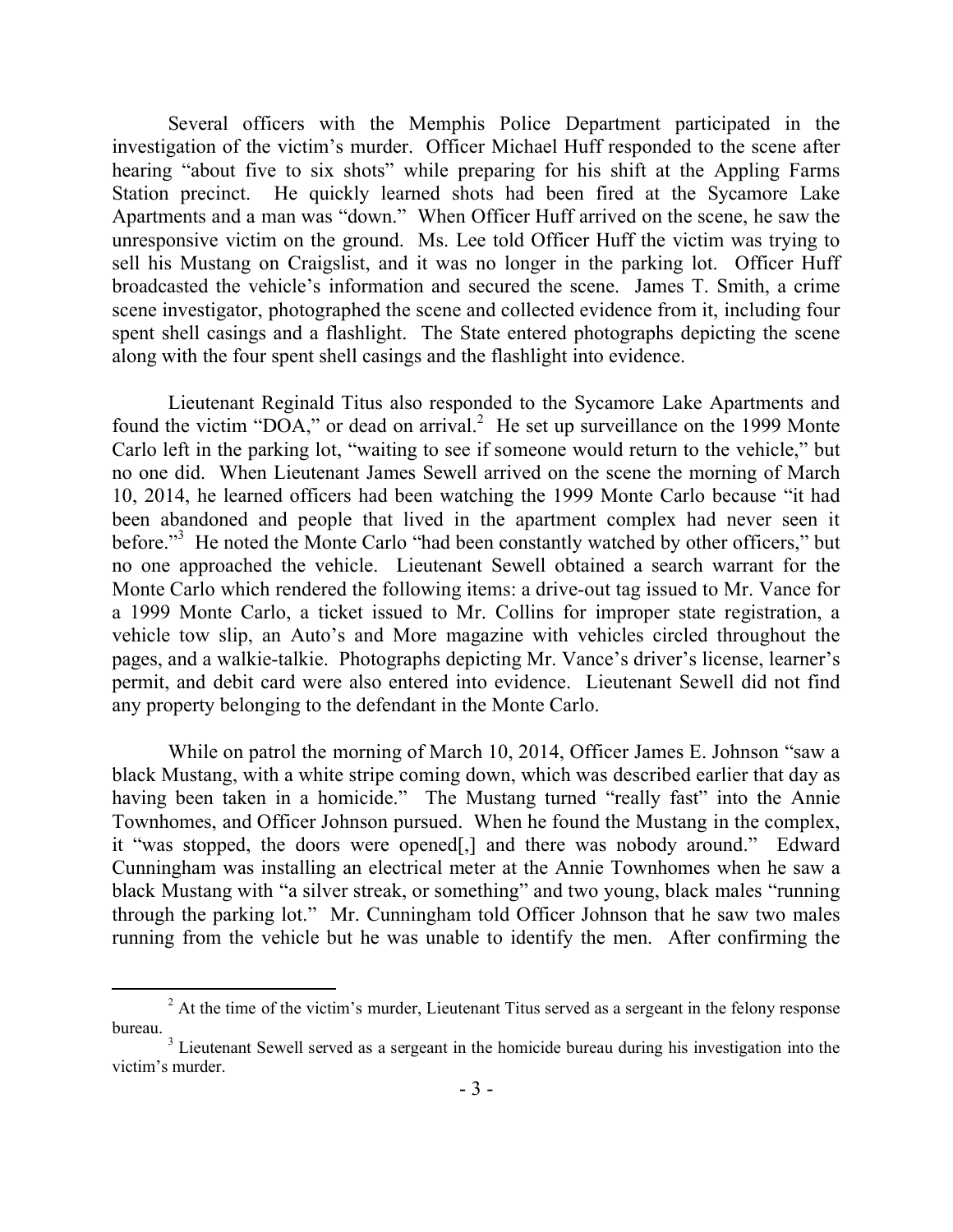Mustang belonged to the victim, Officer Michael Coburn processed it for fingerprints. The State entered the print cards and the following stipulation into evidence:

A 2006 Ford Mustang belonging to [the victim] was recovered by the Memphis Police Department and was processed by Crime Scene Officer, Michael Coburn. Officer Michael Coburn processed this vehicle for fingerprints using black powder. Fingerprint technician, James Hill, processed the fingerprints from this vehicle from the top of the front bumper, on the left side of the vehicle, belong to Brandon Vance, date of birth, July 23, 1992. Brandon Vance is the same Brandon Vance charged in indictment number 15-00211. Fingerprint technician, James Hill, processed the fingerprints from this vehicle from the outside driver's door that matched three ink fingerprint impressions belonging to Martiness Henderson, date of birth 5/20/1996. Martiness Henderson is the same Martiness Henderson charged in indictment 15-0211 in trial in Criminal Court, Division I, on the week of August 13, 2018.

On March 11, 2014, the defendant voluntarily arrived at the police station with his mother and gave a statement to Sergeant Kevin Lundy detailing his participation in the victim's murder. 4 Though he initially denied any involvement, the defendant ultimately admitted to shooting the victim as they attempted to steal his Mustang. The defendants set up the plan by calling the victim through a "Wi-Fi App" that created an untraceable telephone number. The defendant stated, Mr. Vance and Mr. Collins "were suppose[d] to just talk to [the victim] and I was going to come around the corner and tell him to move away from the car." Instead, the defendant "up'd the gun at the dude, panicked, and shot him," firing "more than [two]" gunshots. The defendant, Mr. Vance, and Mr. Collins immediately fled the scene in the victim's Mustang, and the defendant threw the gun into the river. The following day, the defendants were driving the Mustang around the Annie Townhomes when they saw the police. The men "got out the car and ran."

Dr. Marco Ross, an expert in forensic pathology, performed the autopsy of the victim and detailed the injuries the victim sustained in the shooting. Specifically, the victim suffered a total of six gunshot wounds to the left arm, the right elbow, the right thigh, and the lower, mid, and upper back. As a result, he suffered injuries to the lungs, the aorta, the thoracic spine, the left kidney, the spleen, the diaphragm, the ribs, and the "soft tissue in the right thigh, including the right femur." Dr. Ross opined the victim died

 $\overline{a}$ 

<sup>4</sup> According to Sergeant Lundy, the defendant's mother was present during the interview in accordance with standard police policy. However, as the interview progressed, she became upset and left the interview room. Sergeant Lundy continued the interview, noting the defendant had been advised of his rights. A copy of the defendant's statement and a signed advice of rights form were entered into evidence.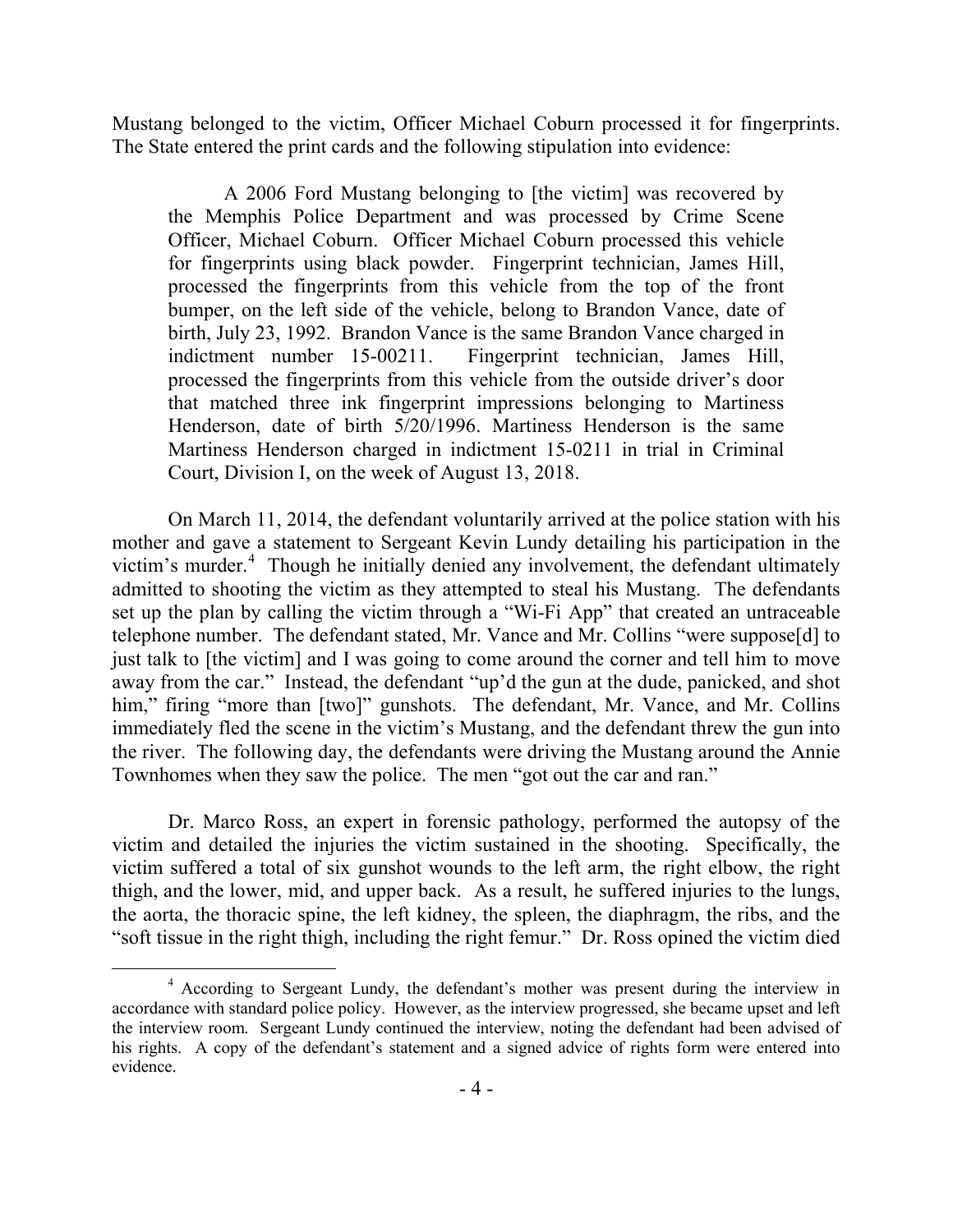of multiple gunshot wounds and the manner of death was homicide. Photographs taken during the autopsy and the autopsy and toxicology reports were entered into evidence.

The State then rested its case, and the defendant moved for a judgment of acquittal which was denied by the trial court. The jury convicted the defendant of first degree murder committed in the perpetration of a robbery, and the trial court imposed a life sentence by operation of law. The trial court subsequently denied the defendant's motion for a new trial, and this timely appeal followed.

#### *Analysis*

On appeal, the defendant argues the trial court's imposition of a life sentence is unconstitutional. The defendant asserts the life sentence, "as applied to juvenile offenders, violates prohibitions against cruel and unusual punishment pursuant to the Eighth Amendment of the United States Constitution and Article I, Section 16 of the Tennessee Constitution." The State contends this Court previously rejected the defendant's argument on direct appeal and as such, the law of the case doctrine precludes us from revisiting it again. Upon our review of the record, the arguments of the parties, and the applicable law, we agree with the State.

As noted, the defendant presently seeks review of the trial court's imposition of a life sentence after a jury convicted him of first degree murder. Our current review of the defendant's sentence, however, arises after the defendant appealed his original conviction for first degree murder. *Martiness Henderson*, 2018 WL 1100972, at \*3-7. In that appeal, the defendant argued the jury selection process during his first trial was improper and his resulting life sentence was unconstitutional. This Court vacated his initial conviction for first degree murder and remanded the case to the trial court for a new trial based upon the impropriety of the jury selection process. *Id.* In doing so, we also reviewed the constitutionality of the defendant's life sentence:

The [defendant] contends that his automatic life sentence is unconstitutional because it equates to a sentence of life without parole and, therefore, violates *Miller v. Alabama*, S. Ct. 2455, 2469 (2012). The State argues that the [defendant's] sentence does not violate *Miller*. We agree that the sentence does not violate *Miller*.

In *Miller*, the United States Supreme Court held that a mandatory sentence of life without the possibility of parole for a juvenile offender violates the United States Constitution's Eighth Amendment prohibition against cruel and unusual punishment. *Id.* at 2464. However, this [C]ourt has repeatedly rejected the argument that a juvenile's mandatory life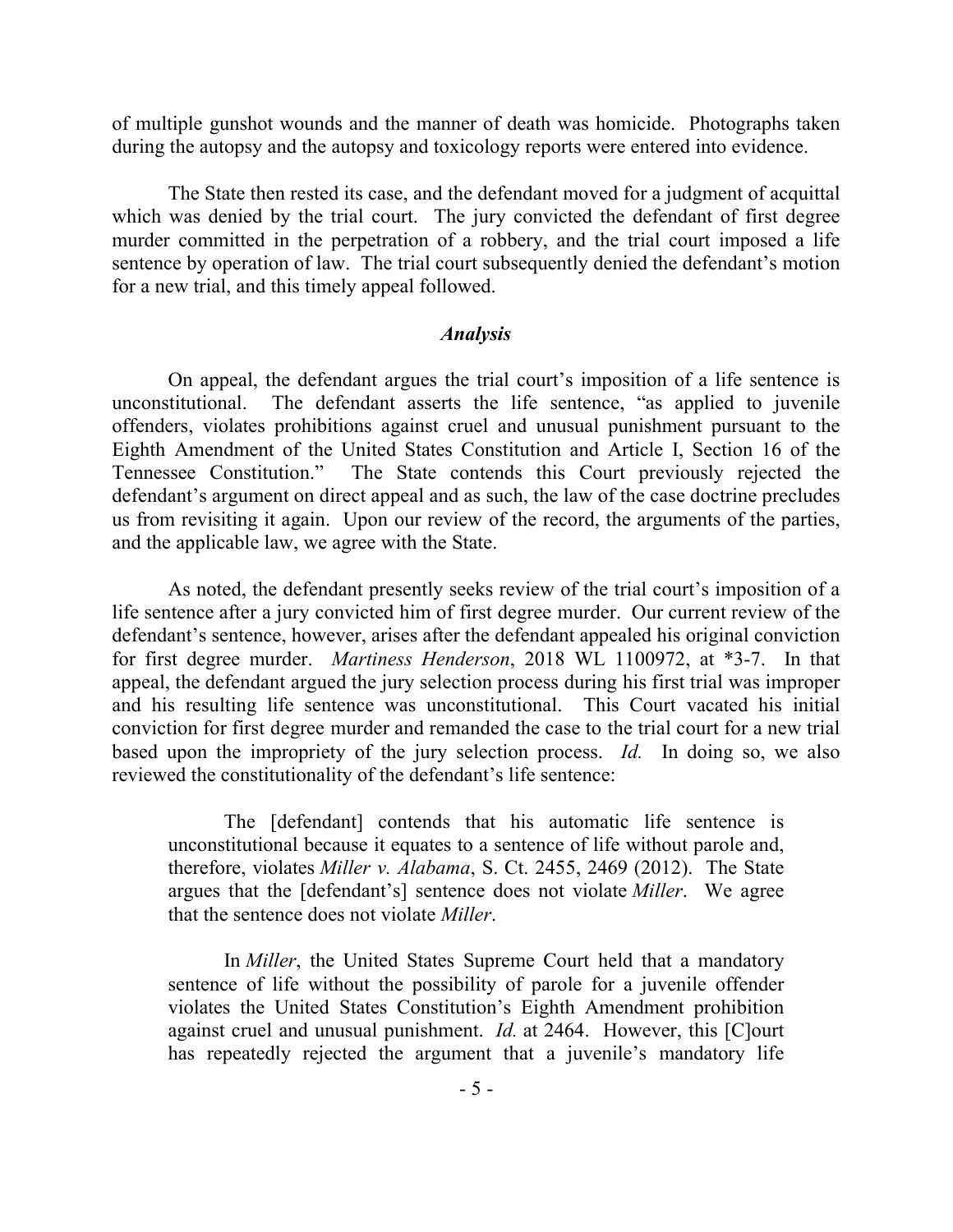sentence, which requires fifty-one years before release, is effectively a sentence of life without the possibility of parole and, therefore, violates *Miller*. *State v. Zachary Everett Davis*, No. M2016-01579-CCA-R3-CD, 2017 WL 6329868, at \*25 (Tenn. Crim. App. at Nashville, Dec. 11, 2017), *perm. app.* [*denied*, (Tenn. Mar. 14, 2018) (not for citation)]; *State v. Jonathan Gutierrez*, No. M2015-01235-CCA-R3-CD, 2017 WL 2274644, at \*15 (Tenn. Crim. App. at Nashville, May 24, 2017), *perm. app. denied*, (Tenn. Sept. 21, 2017); *Martez D. Matthews v. State*, No. M2015-02422-CCA-R3-PC, 2016 WL 7395674, at \*4 (Tenn. Crim. App. at Nashville, Dec. 21, 2016); *Charles Everett Lowe-Kelley v. State*, No. M2015-00138-CCA-R3-PC, 2016 WL 742180, at \*8 (Tenn. Crim. App. at Nashville, Feb. 24, 2016), *perm. app. denied*, (Tenn. June 23, 2016); *Cyntoia Denise Brown v. State*, No. M2013-00825-CCA-R3-PC, 2014 WL 5780718, at \*21 (Tenn. Crim. App. at Nashville, Nov. 6, 2014), *perm. app. denied*, (Tenn. May 15, 2015). As the concurring opinion in *Zachary Everett Davis* recently explained, though:

[A]lthough Tennessee's sentencing scheme allows for possible release of a defendant convicted of first degree murder after the service of fifty-one years, it is only in the rare instance, if ever, that a juvenile so sentenced would be released back into society. Even if the judge or jury decides that the features of the juvenile or the circumstances of the homicide require a sentence other than life without parole, the effect of the sentence is still the same. The juvenile has no meaningful opportunity for release whether you name the sentence imprisonment for life or imprisonment for life without the possibility of parole, and the juvenile will likely die in prison. "While the logical next step may be to extend protection to these types of sentences, that is not the precedent which now exists" in this State.

No. M2016-01579-CCA-R3-CD, 2017 WL 6329868 at \*26 (Thomas, J., concurring) (quoting [*Floyd Lee Perry, Jr., v. State*, No. W2013-00901- CCA-R3-PC, 2014 WL 1377579, at \*4 (Tenn. Crim. App. Apr. 7, 2014), *perm. app. denied*, (Tenn. Sept. 18, 2014)]. Despite our concerns about mandatory life sentences for juveniles in Tennessee, we feel bound by the precedent from this court on the subject. *See id.* The [defendant] received a sentence of life with the possibility of parole. Therefore, he is not entitled to relief.